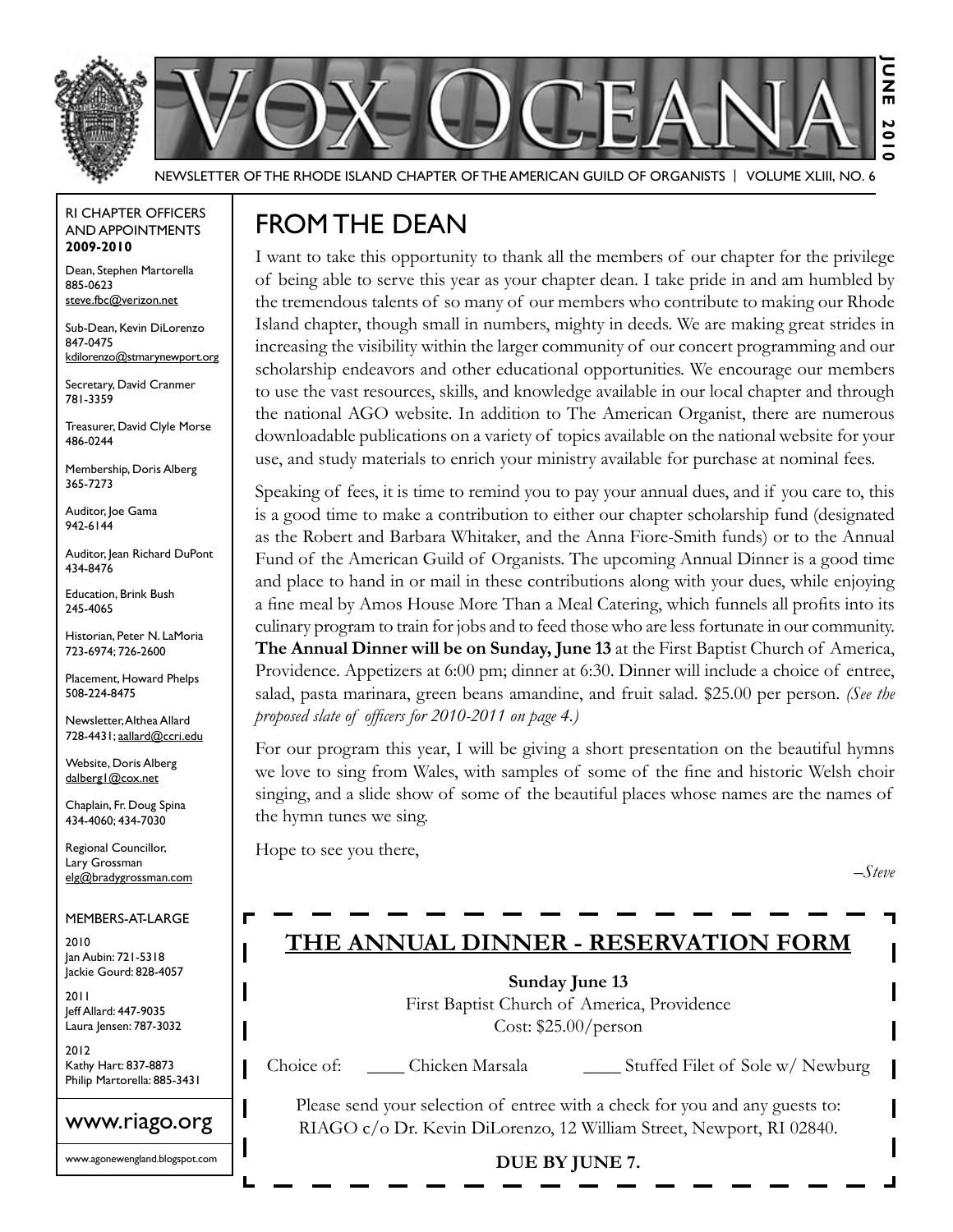### RIAGOSponsored June Event

**Tuesday, June 8 at 7:30 pm:** RIAGO and Pilgrim Lutheran Church are honored to present **Dragana Nesić**, a graduate from the Faculty of Music in Belgrade. She has given numerous perfor mances both in her own country and in Sweden, Slovenia, Italy, Romania, Croatia,



Montenegro and Serbia, and has appeared as both a soloist and with chamber ensembles and choirs. She performs regularly with the Belgrade based "Cantantes" choir, as well as with the Sremska Mitrovica choir led by Sr.Cecilija Tomkic. She has performed at Dies Organi festival in Belgrade, presenting her renditions of Bach, Händel and S.Kovacevic. Ms. Nesić has also made recordings for Radio Maria, Radio Novi Sad, and drama and music programs for Radio Belgrad, Serbian Broadcasting Corporation (RTS), and Radio Slavonski Brod. The concert will feature both piano and organ music by Milankovic, Sweelinck, Rheinberger, and others. Pilgrim Lutheran Church, 1817 Warwick Avenue, Warwick. Refreshments will follow the performance. The building is handicap accessible.

# EVENTS - JUNE & JULY

**Saturday, June 5, 7:30 pm:** String Quartets of Haydn and Mozart. Violinist **Tatiana Daubek** leads a quartet of Classic and pre-Classic string quartets on period string instruments. The program will also feature a harpsichord concerto by J.S. Bach, with harpsichordist **Paul Cienniwa**. PROGRAM: Pierre Vachon: Quartet, Op. 7, No. 2; J.S. Bach: Harpsichord Concerto in A Major (BWV 1055); Haydn: Quartet in D Major, Op. 20, No. 4; Mozart: "Spring" Quartet No. 14 in G major (K. 387). In the Hawes Room at Trinity Church, Newport. Tickets, information: www.newportbaroque.org

**June 12–13:** The Church of the Transfiguration in Orleans on Cape Cod, MA celebrates the 10th Anniversary of its Dedication, and another milestone in the building of its E.M. Skinner Pipe Organ (by Nelson Barden & Associates, Boston). On Saturday, June 12 at 11:30 am, **Gerre and Judith Hancock** will perform a Duo Recital and Demonstration on the church's E.M. Skinner Pipe Organ. The celebration continues on Sunday June 13, when Gerre Hancock will accompany the Service of Holy Eucharist at 10:15 am, and **Thomas** 

**Murray** performs In Concert at 3:30 pm. At their fingertips will be the new Echo Division, playable from a secondary console, attached to the main Skinner console. The Echo Division is comprised of 30 ranks, with 1773 pipes. That brings the organ to a total so far of just over 8,000 playable pipes, in addition to the Processional and Antiphonal Divisions, the Choir Division, the North Great, the Swell, and more Pedal. With the Echo Division playable, the organ now speaks from every corner of the church. This is in keeping with the original vision for the organ: to enable the entire building to sing! For information about the Dedication Anniversary concerts visit www.churchofthetransfiguration.org or call 508-240-2400.

**Sunday, June 20, 3:00 pm:** A Vermont organist and Church musician, **Dr. William Tortolano**, Professor Emeritus of Fine Arts and Music at Saint Michael's College, will return to his native Rhode Island to give an organ concert with strings at the Cathedral of Saints Peter and Paul. *(See article and program on page 3.)*

**Saturday, July 31, 7:30 pm**: Newport Baroque offers **Ensemble Altera** with countertenor **Christopher Lowrey**, a graduate of Brown University, and soprano **Lydia Brotherton**, praised for her "heartbreaking" performances (Boston Phoenix) and "amazingly pure and lyrical singing" (Boston Musical Intelligencer). She graduated magna cum laude with Honors from Brown University with an A.B. in Music and recently received her M.Mus. in Historical Performance from Boston University. Takes place at St. Columba's Berkeley Memorial Chapel, Middletown. For tickets and information, visit: www.newportbaroque.org.

## CHORAL TEACHING POSITION

The Rhode Island Children's Chorus seeks an energetic and creative individual to conduct one of their five choirs at the RI Philharmonic Carter Center, East Providence. Position begins Fall 2010. Part-time. Responsibilities include: Conducting a beginner or intermediate choir (grades 2-6), selecting music and planning/directing interesting rehearsals. Salary is commensurate with experience. Send letter of interest, curriculum vitae (please include your email address) and contact information for three references to: Joyce Wolfe, Executive Director, RI Children's Chorus, P.O. Box 284, Harrisville, RI, 02830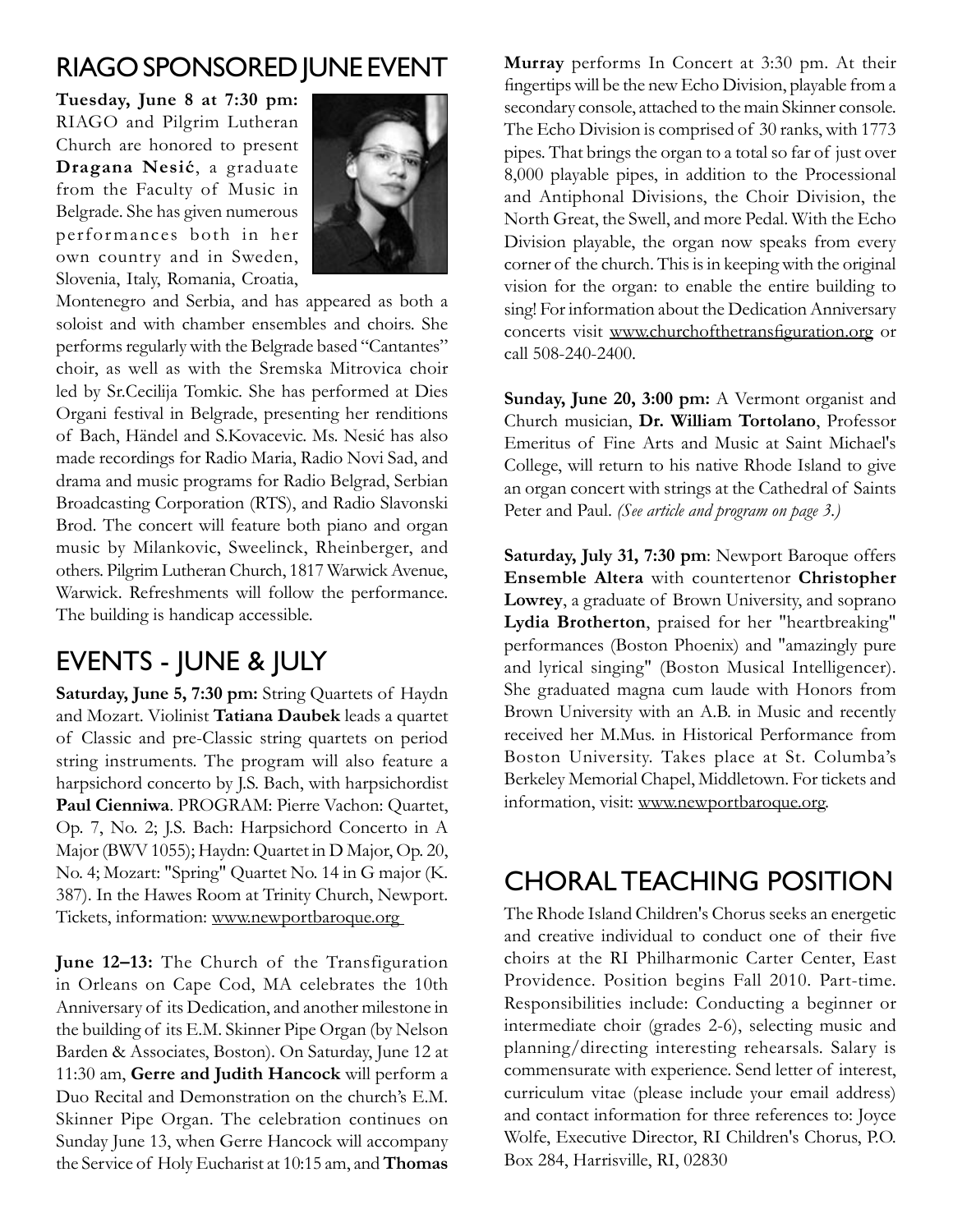### in Concert **Dr. William Tortolano**

A Vermont organist and Church musician will return to his native Rhode Island for four anniversaries. Dr. William Tortolano, Professor Emeritus of Fine Arts and Music at Saint Michael's College will give an organ concert with



strings at the Cathedral of Saints Peter and Paul on Sunday, June 20 at 3:00 pm. The concert is free and open to the public.

Dr. Tortolano began his seventy years of service to the Catholic Church as a boy soprano soloist at St. Agnes Church in Providence. Sixty years ago he was Alexander Peloquin's first choir and organ assistant at the

Cathedral; and he is retiring after fifty consecutive years of teaching at St. Michael's. The date also coincides with fifty years of marriage to concert singer Martha Kane Tortolano.

Dr. Tortolano credits Peloquin, his first organ teacher, as his inspiration and mentor to a lifelong commitment to church music and liturgy. Tortolano also served as organist-music director at St. Ann's Church, Providence for three years. He is recognized as a leading authority on Gregorian Chant and researched the manuscripts at St. Pierre de Solesmes Monastery, France. Translator of Dom Cardine's book Le Premiere Année de Chant Grégoriennes, he also authored A Gregorian Chant Handbook published by GIA Publications. His Holiness, Pope Benedict XVI honored him with the distinguished Cross Pro Ecclesia et Pontifice in 2009.

The program will include organ compositions by Froberger, Buxtehude, J.S. Bach, Flor Peeters, as well as Four Spirituals for organ by Tortolano and Mariales by Naji Hakim. Dr. Tortolano's three children are all professional string players and married to professional musicians. Three adult grandchildren, also progressing with musical careers, will join in the performance of three Church Sonatas by Mozart as well as a movement from the Boccherini Quintet in D Major.

Dr. Tortolano has also enjoyed additional Vermont-Rhode Island relationships with three Bishops. The Most Rev. Salvatore Matano, Bishop of Burlington (Vermont) and Tortolano were both parishioners of St. Ann's Church in Providence. Bishop Matano was altar server and Dr. Tortolano was Music Director at this parish at the same time. Bishop Emeritus Kenneth Angell of Burlington and former Auxiliary Bishop of Providence and Tortolano were choirboys together at St. Agnes Church. Bishop Emeritus

Louis Gelineau of Providence was a student at Saint Michael's College, and former chancellor of the diocese.

Dr. Tortolano is a graduate of Boston University; the New England Conservatory of Music and L'Université de Montréal. He was a Conducting Fellow at Tanglewood; a recipient of the National Endowment for the Humanities Fellowship at Yale University and a Visiting Fellow at Cambridge University, England (Trinity and King's Colleges). He is the founder and director of the twenty member Vermont Gregorian Chant Schola.

#### **PROGRAMME**

- I. Toccata in D Minor Johann Froberger Choral Prelude, Nun Bitten Wir Dietrich Buxtehude Von Himmel Hoch Johann Sebastian Bach Organ
- II. Church Sonatas Wolfgang Mozart Sonata in D Major, KV 144 Sonata in F Major, KV 224 Sonata in A Major, KV 225 Organ and Strings
- III. American Organ Pipings William Tortolano Spirituals for Organ Amazing Grace My Lord, What a Mornin' Were You There Let us Break Bread Together
- IV. Quintet in D Luigi Boccherini Fandango Organ, Strings and Percussion
- V. Mariales Naji Hakim Incantation – Mater Admirabilis Pastorale – Regina Caeli Antienne – Salve Regina Hymns – Virgo Dei Genitrix Danse – Ave Maris Stella Organ
- VI. Panis Angelicus Cesar Franck Soprano, Cello and Organ
- VII. Toccata on Ave Maris Stella Flor Peeters Organ

#### Assisting Musicians:

William Tortolano III, Violin; Joseph Tortolano, Percussion; Allegra Tortolano Havens, Violin; Janetta Wilczewska Tortolano, Violin; William Tortolano, IV, Cello; Julianne Tortolano, Soprano; MaryAnn Tortolano, Viola